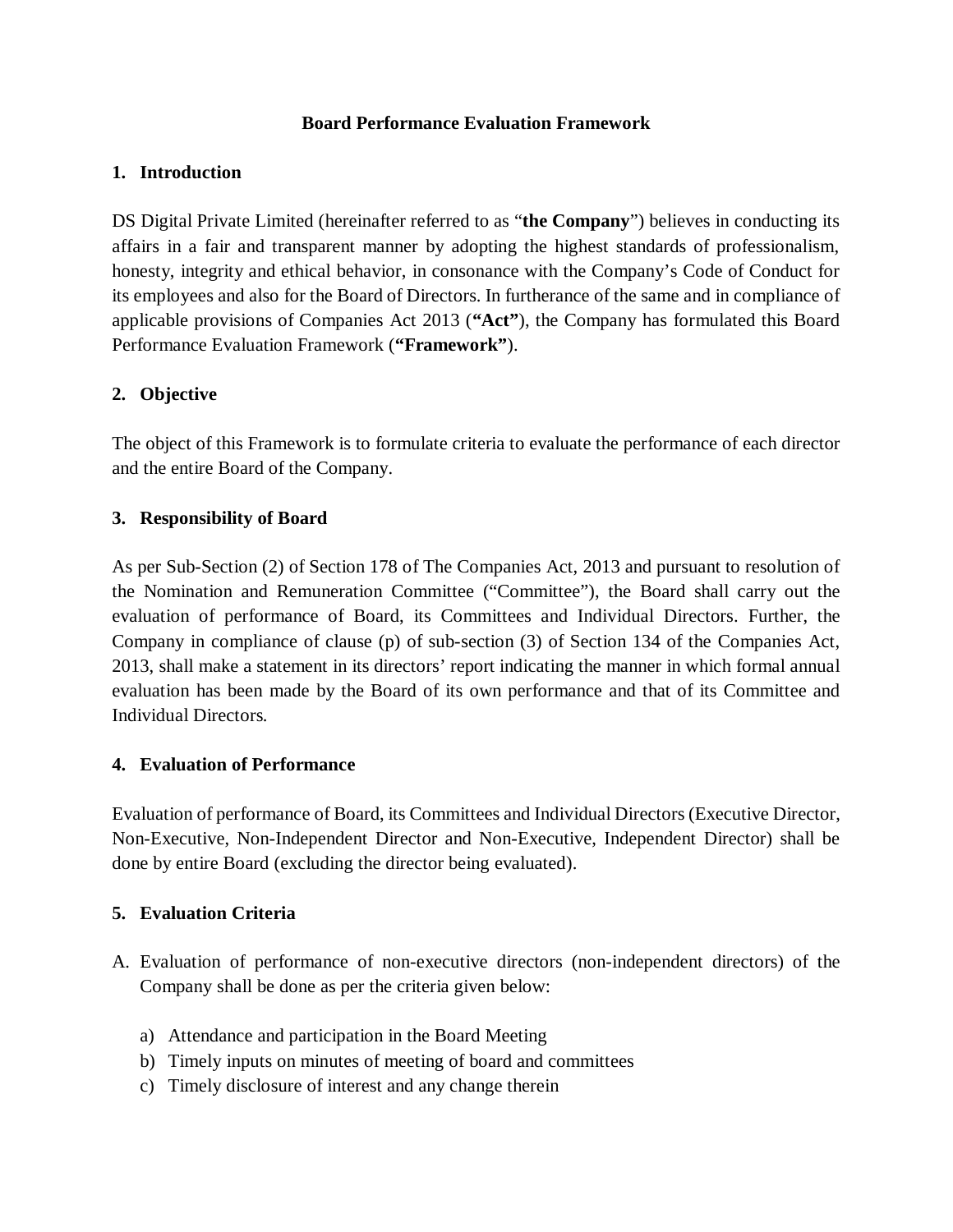- d) Adherence of Code of Conduct of the Company
- e) Adherence of code of conduct and corporate governance practices of the Company
- f) Safeguard of confidential information provided by the Company and its representatives
- B. Evaluation of performance of independent directors of the Company shall be done as per the criteria given below:
	- a) Attendance and participation in the Board Meeting
	- b) Timely inputs on minutes of meeting of board and committees
	- c) Timely disclosure of interest and any change therein
	- d) Adherence of Code of Conduct of the Company
	- e) Contribution in the board and committee meetings such as raising valid concerns and providing his/her inputs for resolutions of such issues
	- f) Promoting the good corporate governance practices in the Company
	- g) Safeguarding interest of whistle-blowers under vigil mechanism and safeguard of confidential information provided by the Company and its representatives
- C. Evaluation of performance of executive directors shall be done as per the criteria given below:
	- a) Attendance and participation in the Board Meeting
	- b) Timely inputs on minutes of meeting of board and committees
	- c) Timely disclosure of interest and any change therein
	- d) Adherence of Code of Conduct of the Company
	- e) Role in formulating strategy for business and operations of the Company
	- f) Providing leadership to the Company
	- g) Adherence of code of conduct and corporate governance practices of the Company
	- h) Role in overall growth of the Company
	- i) Compliance of policies, reporting of frauds, violation etc
	- j) Safeguarding interest of whistle-blowers under vigil mechanism and safeguard of confidential information provided by the Company and its representatives
- D. Evaluation of performance of entire Board shall be done as per the criteria given below:
	- a) Whether composition of the Board is appropriate with the right mix of knowledge and skills required to drive organizational performance in the light of future strategy.
	- b) Whether Members of the board meet all applicable independence requirements.
	- c) Whether the Board of Directors is effective in developing a corporate governance structure
	- d) Whether Board receives regular financial updates and takes all necessary steps to ensure the operations of the organization are sound and reviews the organization's performance in carrying out the stated mission on a regular basis